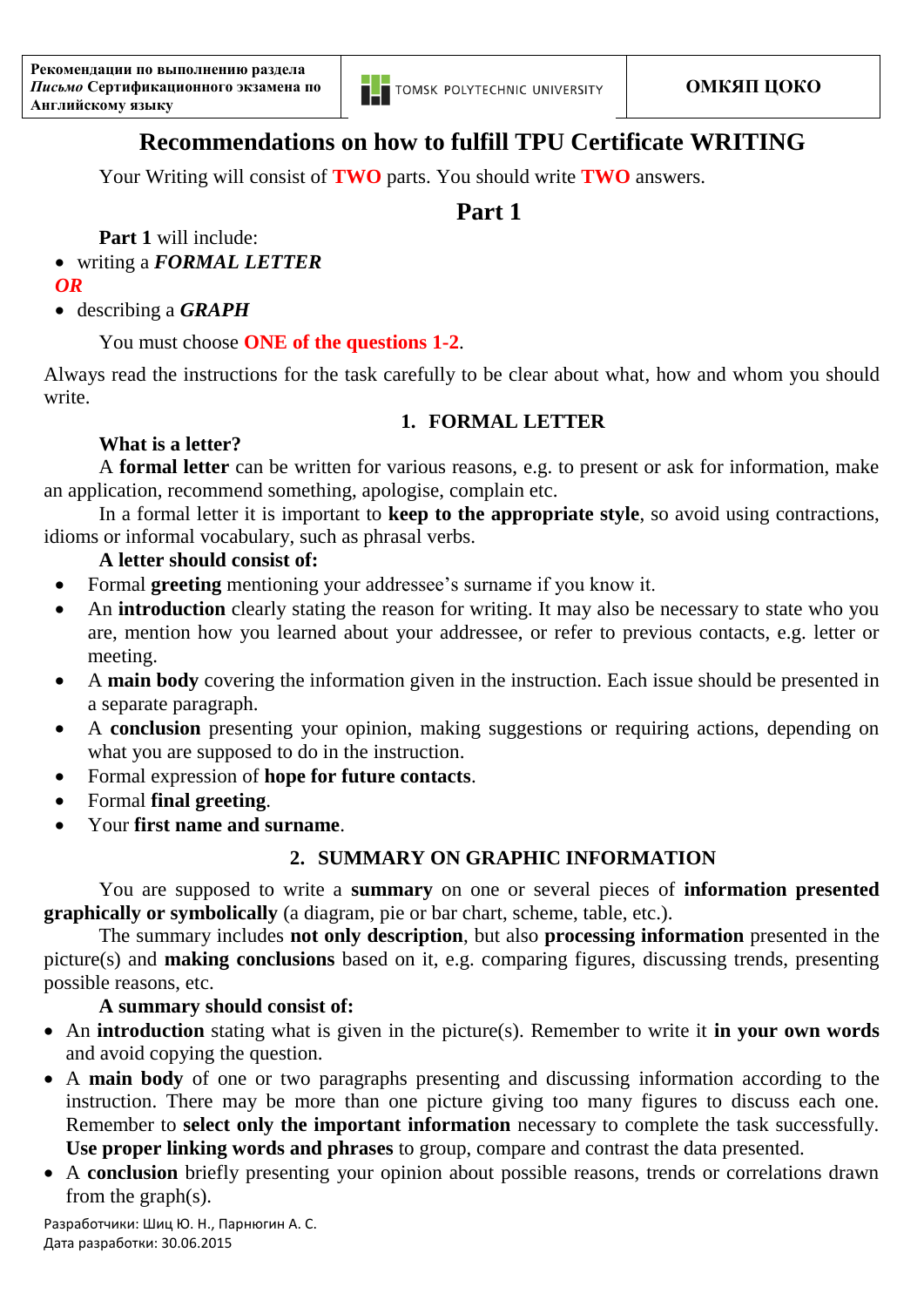

# **Part 2**

**Part 2** will include:

writing an *ESSAY*

#### *OR*

writing an *ARTICLE*

#### *OR*

writing a *REPORT*

## You must choose **ONE of the questions 1-3**.

Always read the instructions for the task carefully to be clear about what, how and whom you should write.

#### **1. REPORT**

### **What is a report?**

A report is a formal document written to a figure of authority to describe a situation, e.g. conditions in the local school, or experience, e.g. attending a conference or taking part in a project. It may also include recommendations for further action, e.g. steps to improve the present situation or to solve the problems described.

**A report should consist of** several sections; **each section must be given its own heading**. The main parts of the report are:

- an **introduction** presenting the aim of the report
- a **main body** divided into headed sections, each describing one of the aspects you are required to present in the question
- a **conclusion** summarising the main points, with recommendations for future actions if necessary

A report is usually **a formal document**, so avoid using contractions, idioms or informal vocabulary, such as phrasal verbs.

### **2.** *ARTICLE*

#### **What is an article? An article**

- is a piece of writing usually intended for publication in a newspaper, magazine or journal
- is written for a wide audience, so it is essential to attract and retain the readers' attention
- may include reported speech and descriptions
- can be semi-formal or formal, depending on the target audience
- should be written in an interesting or entertaining manner
- should give opinions and thoughts, as well as facts
- is in a **less formal style** than a report

#### **An article can**

- describe an experience, event, person or place
- present an opinion or balanced argument
- compare and contrast
- provide information
- offer suggestions
- offer advice

### **An article should consist of:**

 **a title** which attracts the readers' attention and suggests the theme of the article. Articles can also have subheadings before each paragraph.

Разработчики: Шиц Ю. Н., Парнюгин А. С. Дата разработки: 30.06.2015